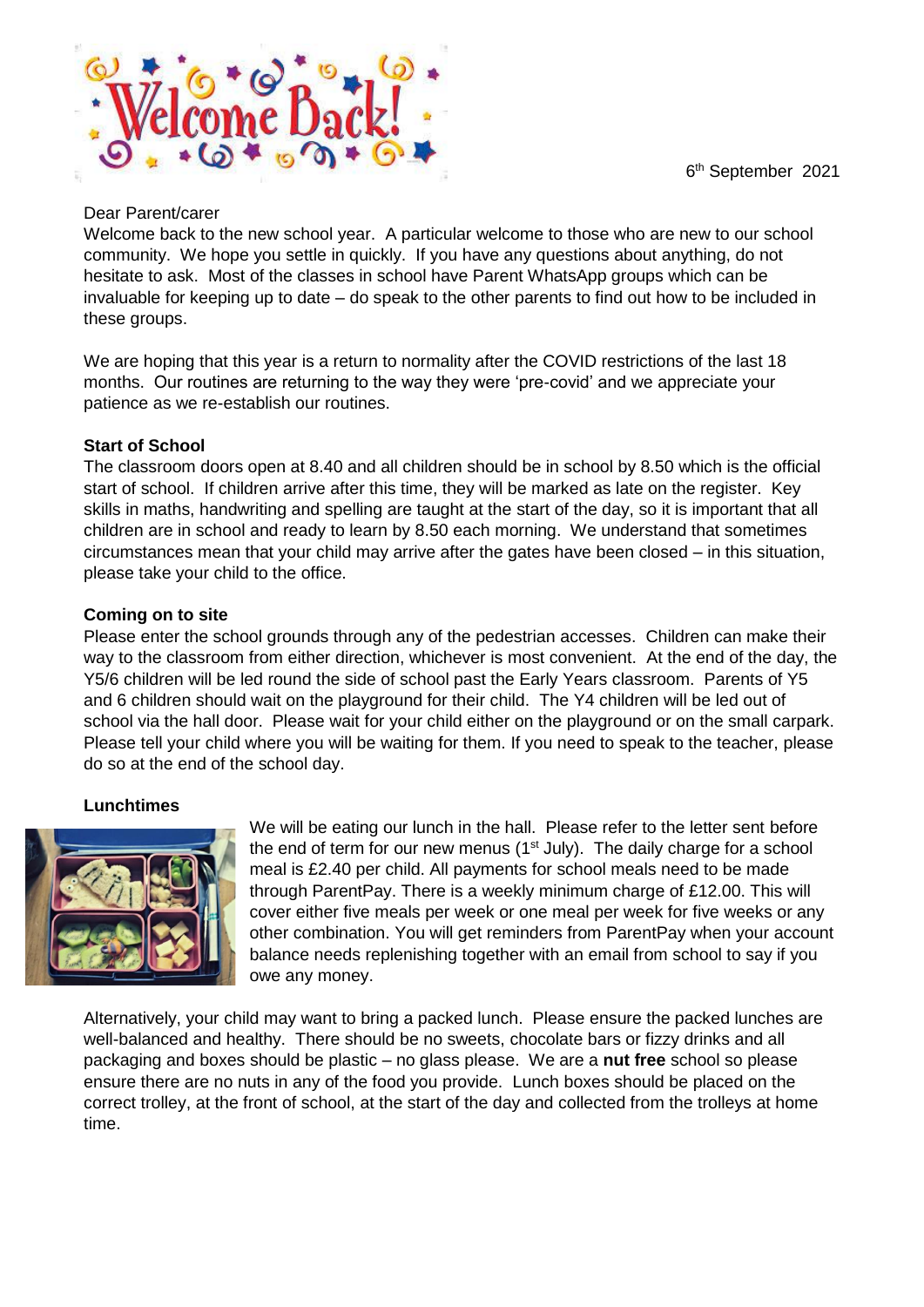# **The Curriculum**

Details of our curriculum and the topics we are covering in each area can be found on our school website: [Lord-Deramores-Curriculum-2020.pdf](http://lordderamores.com/wp-content/uploads/2020/09/Lord-Deramores-Curriculum-2020.pdf)  [\(lordderamores.com\)](http://lordderamores.com/wp-content/uploads/2020/09/Lord-Deramores-Curriculum-2020.pdf) – we are following Year C.

As part of our learning on Vikings, we will be visiting The Jorvik Viking Centre and Dig. The visits will be on Thursday  $7<sup>th</sup>$  (Year 4 and Year 5) or Thursday 14<sup>th</sup> October (Year 6).

# **Music, MFL and PE**

Music will be taught by Mrs Martin. Each class will learn to play a musical instrument:

Year 4 – violin

Year 5 – ukulele

Year 6 – percussion

Each class will also be taught dance and gymnastics by Miss Havercroft and French (Modern Foreign Languages) by Madam Lawrence.

# **Forest and PE days**



| Year Group | PE days                | <b>Forest Day</b> |
|------------|------------------------|-------------------|
| Year 4     | Tuesday and Wednesday  | Thursday          |
| Year 5     | Monday and Wednesday   | Tuesday           |
| Year 6     | Wednesday and Thursday | Friday            |



Please ensure FULL PE kit (named) is in school at all times. We will send it home at half term or earlier if it needs washing.

Please provide clothing and footwear suitable for the forest (wellies or walking boots, waterproof trousers and coat, hat and gloves when it is cold). Forest kit will be sent home each week if it has been wet during the session. Please note that Forest sessions will not be every week but you will be informed when they are happening.

# **Homework**

The purpose of homework is to encourage independent learning and to practise skills taught in school. The **maximum** amount of time for the homework is detailed below:

| Homework     | Year 4                      | Year 5 and 6                |
|--------------|-----------------------------|-----------------------------|
| Reading      | 10 minutes daily            | 15 minutes daily            |
| Spelling     | 10 minutes daily            | 10 minutes daily            |
| <b>Maths</b> | 20 minutes per week         | 20-30 minutes per week      |
| Menu         | Approx. 30 minutes per week | Approx. 30 minutes per week |

Homework books will be provided but practical work and reading homework can be recorded in the planner which will be checked each week. Please make sure reading books and planners are brought to school each day.

Below is a summary of the homework your child will receive:

| <b>Homework</b>                                                                                          | Day sent home                                                                                      | Day to return to school |  |  |
|----------------------------------------------------------------------------------------------------------|----------------------------------------------------------------------------------------------------|-------------------------|--|--|
| Reading                                                                                                  | Daily                                                                                              |                         |  |  |
|                                                                                                          | Our aim is to foster a love of reading. To help develop fluency and understanding, children should |                         |  |  |
| read as often as possible (but a minimum of 3 times per week). Children should read to an adult -        |                                                                                                    |                         |  |  |
| even fluent readers benefit from reading aloud, but may read large chunks of the text to themselves      |                                                                                                    |                         |  |  |
| as well.                                                                                                 |                                                                                                    |                         |  |  |
| Spelling                                                                                                 | Monday                                                                                             | Friday                  |  |  |
| The spelling homework will practise the words or spelling patterns taught in class each week. There      |                                                                                                    |                         |  |  |
| will be a variety of suggested activities for your child to choose from. A few minutes practising a day  |                                                                                                    |                         |  |  |
| has the most impact on learning to spell.                                                                |                                                                                                    |                         |  |  |
| <b>Maths</b>                                                                                             | Wednesday                                                                                          | Monday                  |  |  |
| In Year 4, the maths homework will practise key skills. In Year 5 and 6, it will link to the learning in |                                                                                                    |                         |  |  |
| class that week.                                                                                         |                                                                                                    |                         |  |  |
|                                                                                                          |                                                                                                    |                         |  |  |